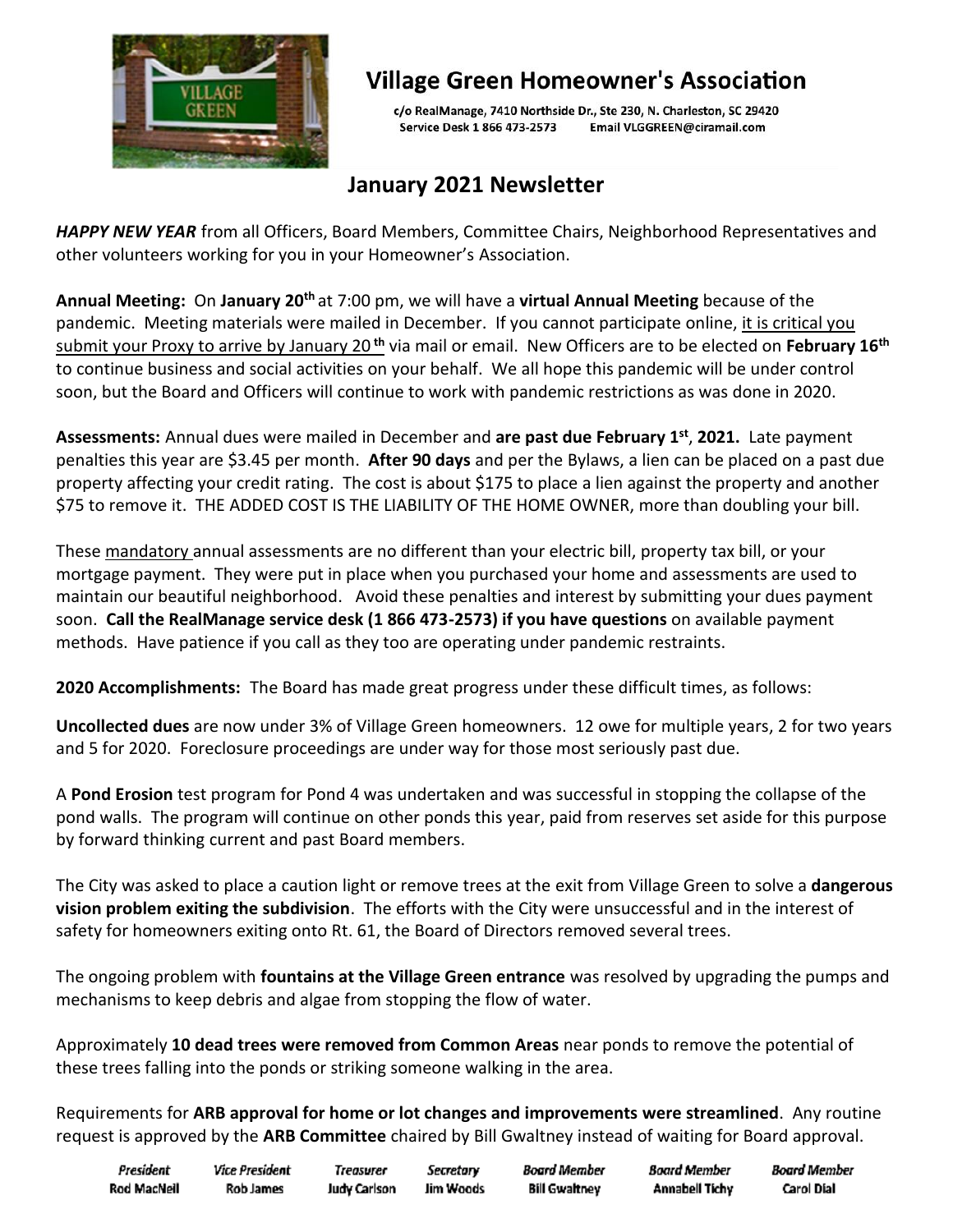

## **Village Green Homeowner's Association**

c/o RealManage, 7410 Northside Dr., Ste 230, N. Charleston, SC 29420 Email VLGGREEN@ciramail.com Service Desk 1 866 473-2573

### **Page Two January 2021**

A **Communication Committee** was organized to write this Newsletter and improve electronic communications via eblast to the homeowners. Committee chair Carol Dial, Past President and webmaster Bob Aubin and volunteer Pete Davison worked to upgrade the **villagegreensc.com website and VG/HOA Facebook page**, plus posting information on entrance/exit signs. Current and past information on VGHOA activities, Bylaws, Covenants, Board minutes and more can be viewed online with no password**. If you haven't given your email address to RealManage**, please do so today to be included in the eblast program.

A **Neighborhood Safety Committee** was organized in response to concerns voiced at last year's Annual Meeting regarding items missing from parked automobiles. Pete Davison chairs this committee and has been gathering information on Neighborhood Watch and Crime Prevention programs to be pursued this year.

A **Neighborhood Representatives program** was started to get direct feedback from homeowners via reps in all four subdivisions. We still need Reps in Oak Leaf and Sweet Bay to work with the Board.

The **Social Committee** chaired by Annabell Tichy was very active this year considering the need to overcome restrictions on social gatherings. Successful programs include the Easter Egg Hunt, Summer Food Trucks, June and October Garage Sales, Halloween Best Decorated Homes, Reindeer Run/Walk/Stroll and Christmas Best Decorated Homes. Photos of the recent events follow:

The **Reindeer Run/Walk/Stroll** on Dec. 20 was a lot of fun for some brave participants on a very cold and wet evening, but they came across some wonderfully decorated homes, as follows:



The Social Committee also picked **Christmas Best Decorated Homes** in each of the four subdivisions. The Committee had difficult decisions to make, but the following page shows those selected.

President **Rod MacNell**  **Vice President** Rob James

**Treasurer Judy Carlson** 

Secretary Jim Woods

Board Member **Bill Gwaltney** 

**Board Member Annabell Tichy**  **Board Member Carol Dial**